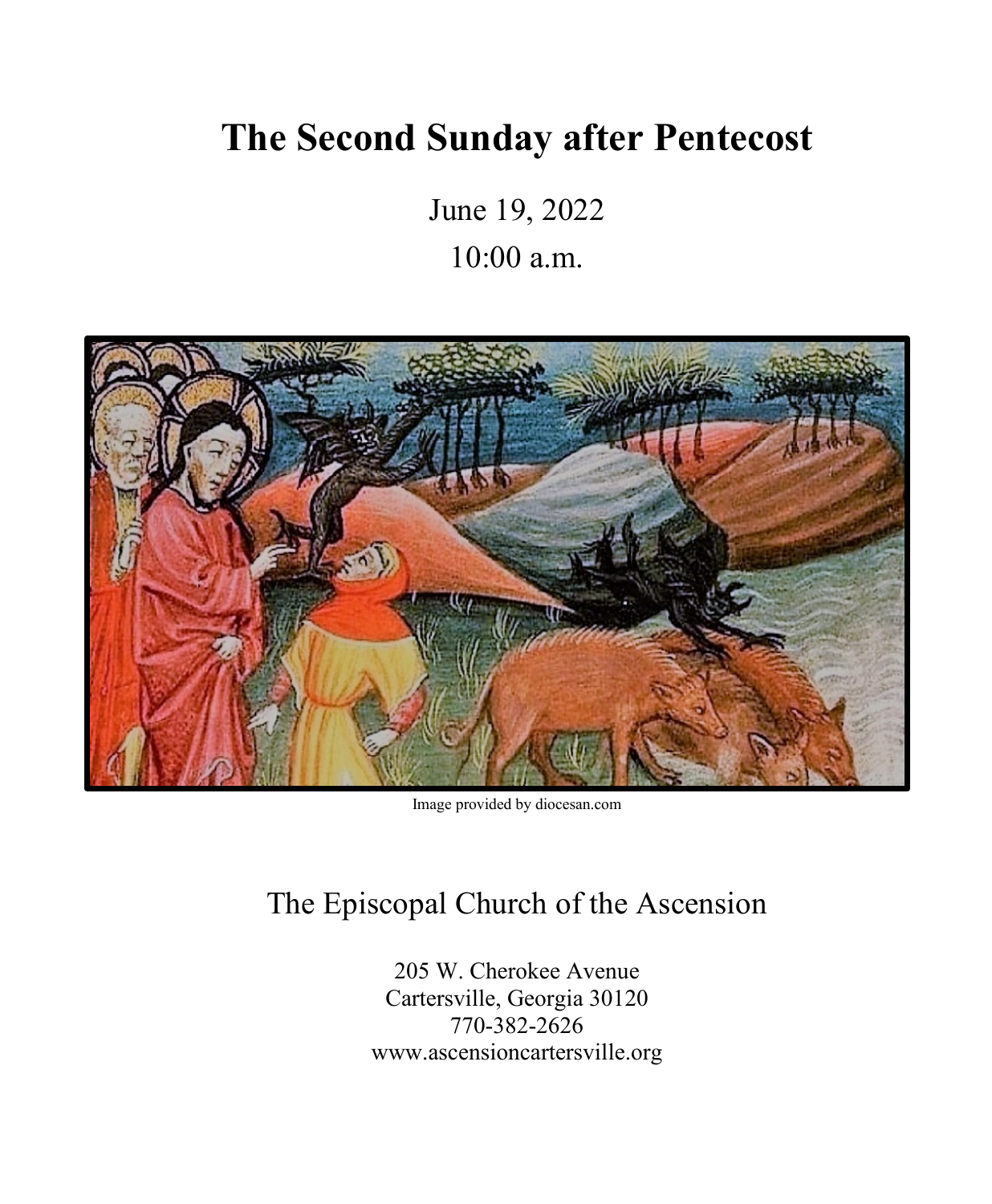*Welcome to The Episcopal Church of the Ascension. Here "we challenge ourselves and the world to love like Jesus as we worship joyfully, serve compassionately and grow spiritually."*

*Please remember to silence your cell phone.*

*The people may make the sign of the cross (optional) when this sign* † *appears throughout the order of the service.*

# **The Holy Eucharist: Rite Two The Word of God**

#### **The Organ Voluntary**

*Meditation on Hanover* Michael Burkhardt (b. 1957)

*Please stand, as you are able, at the ringing of the bell.* 

#### **The Hymn in Procession**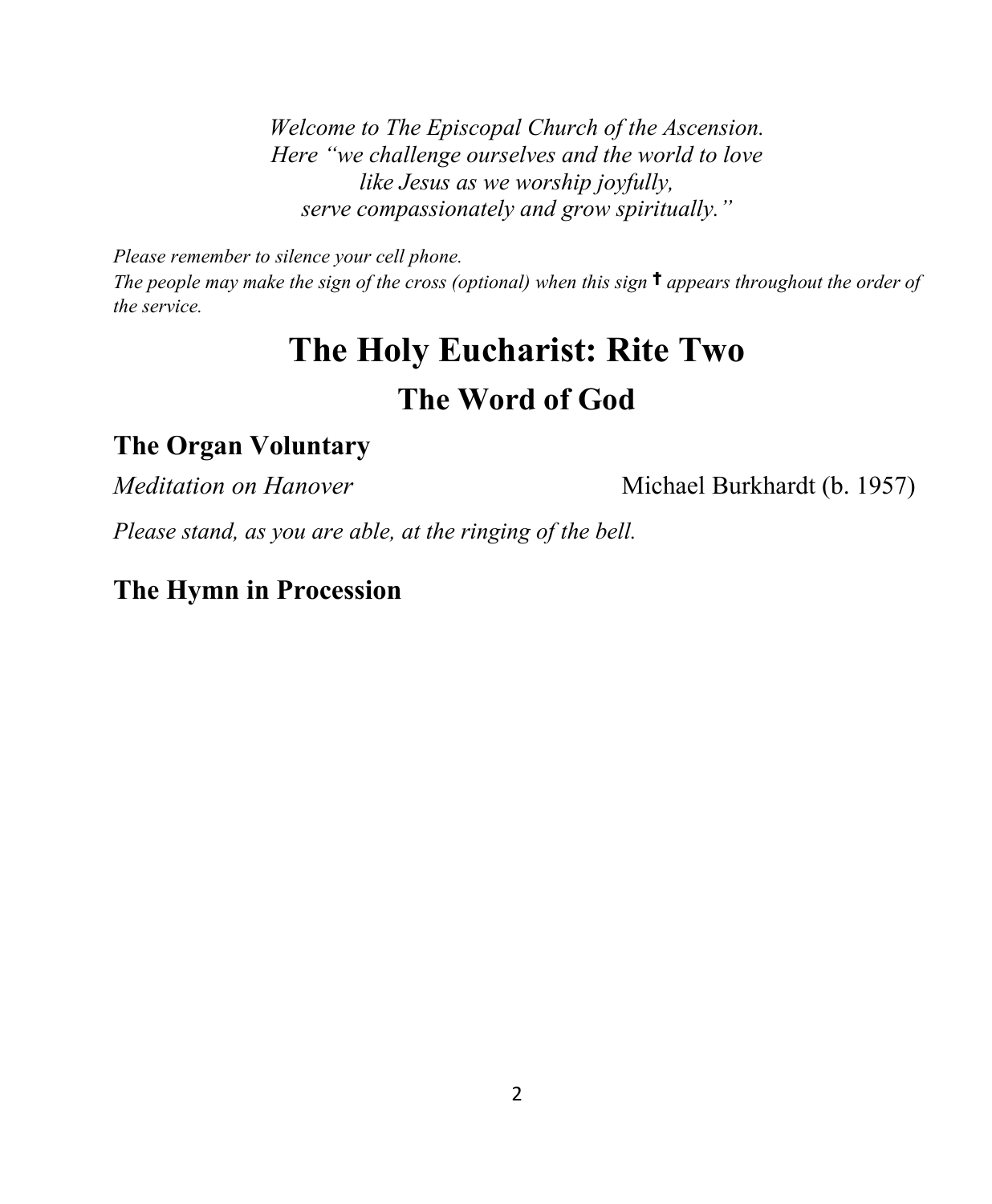Hymn 388 *Hanover* $\overline{O}$  $\mathbf{1}$ wor - ship the King, all glo - rious bove!  $\mathbf{a}$  $\overline{2}$  $\Omega$ tell  $\overline{\text{of}}$ his might!  $\Omega$ sing  $_{\mathrm{of}}$ his grace!  $3$  The earth, with its store of won - ders  $\overline{\mathbf{u}}$ told,  $4$  Thv boun - ti ful care. what tongue can cite?  $re$ 5 Frail chil - dren of dust, and fee - ble frail, as J  $\mathbf{I}$  $\Omega$ grate - ful  $\overline{\phantom{a}}$ ly sing his power and his love! the  $\,2\,$ Whose robe is light, whose  $can - o$ space. py 3  $\mathbf{A}$ might - y, thy power hath found - ed of old,  $\overline{A}$  $\mathbf{I}\mathbf{t}$ breathes in the air; shines in the light; it  $\overline{5}$ in thee do trust, find thee fail; we nor to  $\overline{c}$ Our  $\mathbf{l}$ shield and  $_{\rm de}$ - 2 fend - er, the An - cient of Days,  $\overline{2}$ His char - iots wrath the thun - der - clouds of deep form, stab - lished  $3$  hath it fast  $-<sub>by</sub>$  $\mathbf{a}$ change - less  $_{\rm de}$ cree,  $\overline{4}$ hills, it scends plain, it. streams from the  $de$  $\sim$ to the 5 thy mer - cies, how ten - der! how firm to the endi P gird - ed praise. vil - ioned  $\overline{\mathbf{m}}$ splen-dor, and with  $\bf{l}$ pa  $2 \quad \text{and}$ dark is his path on the wings of the storm.  $3$  and round it hath cast, like man - tle, the sea. a 4 and sweet - ly dis tills  $-$ in the dew and the rain. 5 Our Ma - ker,  ${\bf Dc}$ fend - er, Re - deem - er, and Friend!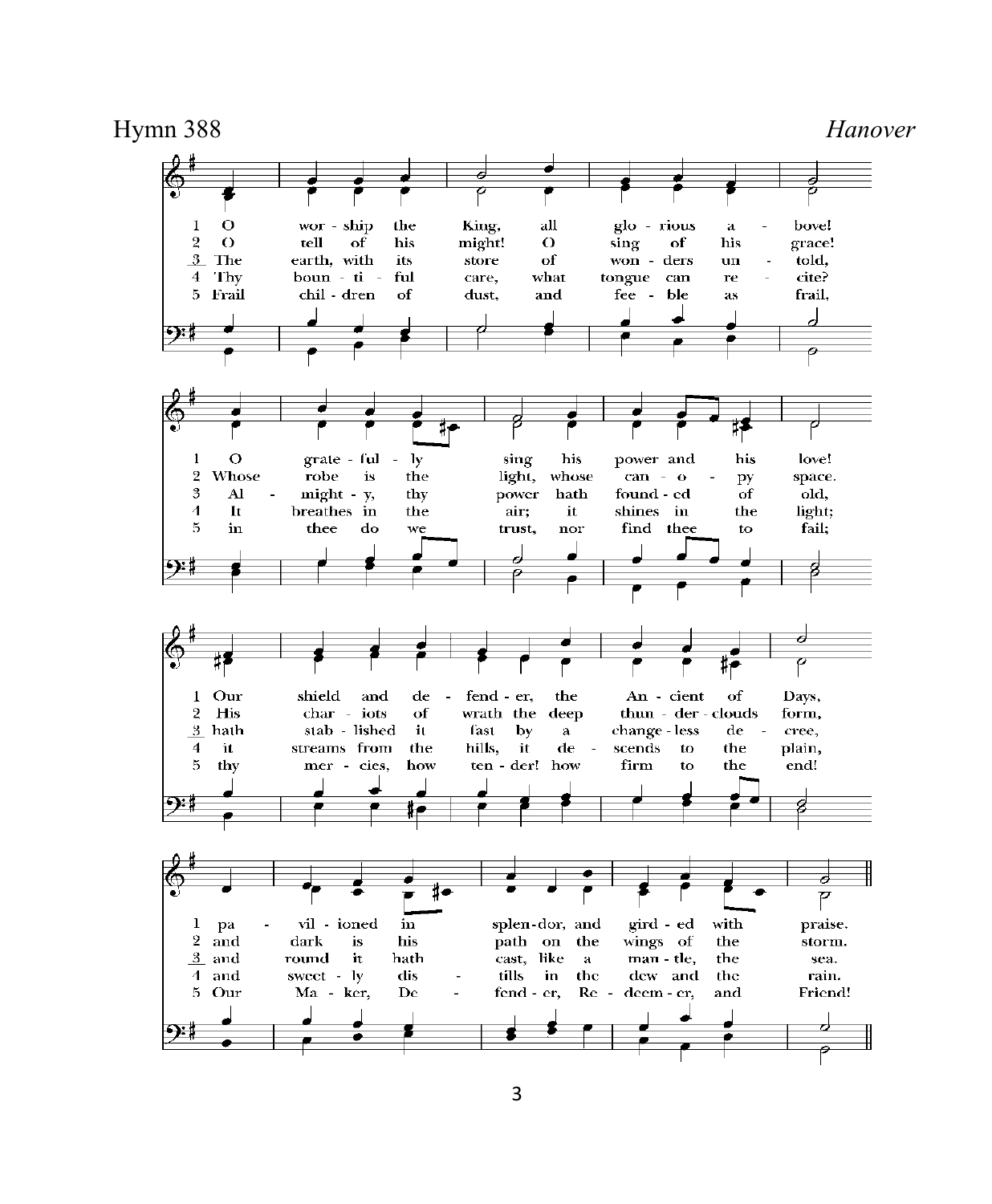# **The Opening Acclamation**

#### *Celebrant* †Blessed be God: Father, Son, and Holy Spirit. *People* **And blessed be his kingdom, now and for ever. Amen.**

#### *The Celebrant may say*

Almighty God, to you all hearts are open, all desires known, and from you no secrets are hid: Cleanse the thoughts of our hearts by the inspiration of your Holy Spirit, that we may perfectly love you, and worthily magnify your holy Name; through Christ our Lord. **Amen.**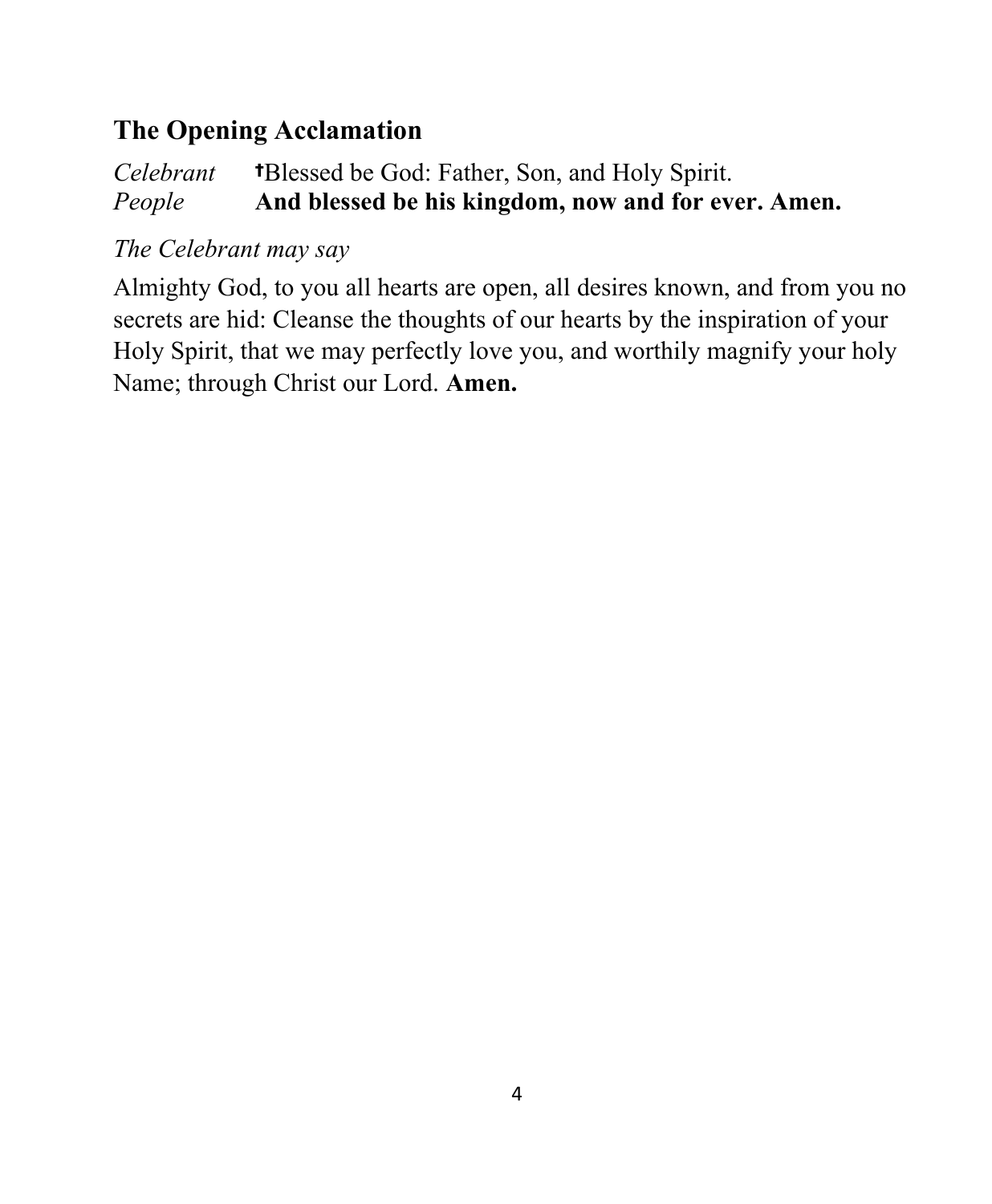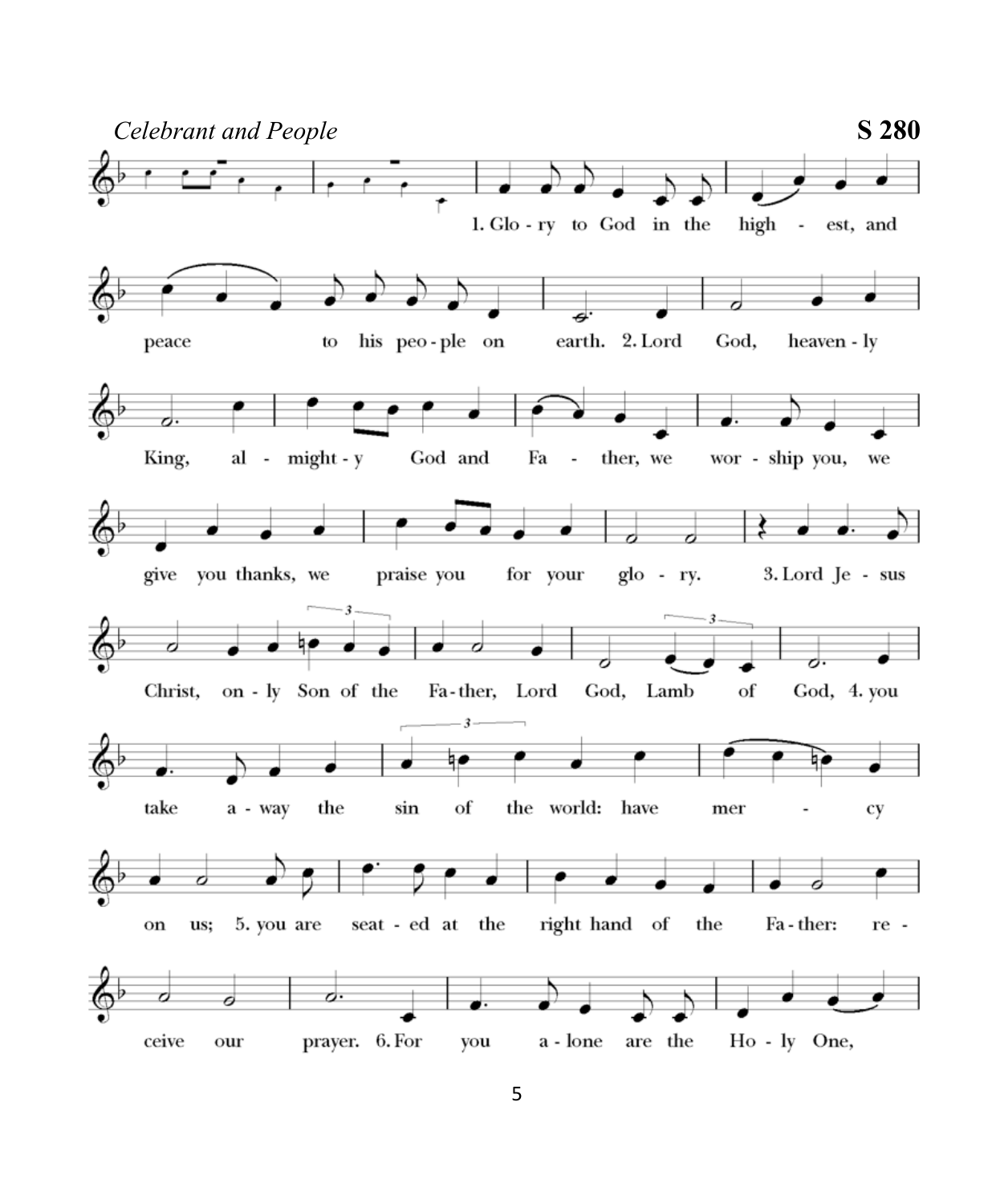

# **The Collect of the Day**

*Celebrant* The Lord be with you. *People* **And also with you.** *Celebrant* Let us pray.

O Lord, make us have perpetual love and reverence for your holy Name, for you never fail to help and govern those whom you have set upon the sure foundation of your loving-kindness; through Jesus Christ our Lord, who lives and reigns with you and the Holy Spirit, one God, for ever and ever. **Amen.**

*The people sit.*

# **The First Lesson** Isaiah 65:1-9

I was ready to be sought out by those who did not ask, to be found by those who did not seek me.

I said, "Here I am, here I am,"

to a nation that did not call on my name.

I held out my hands all day long to a rebellious people,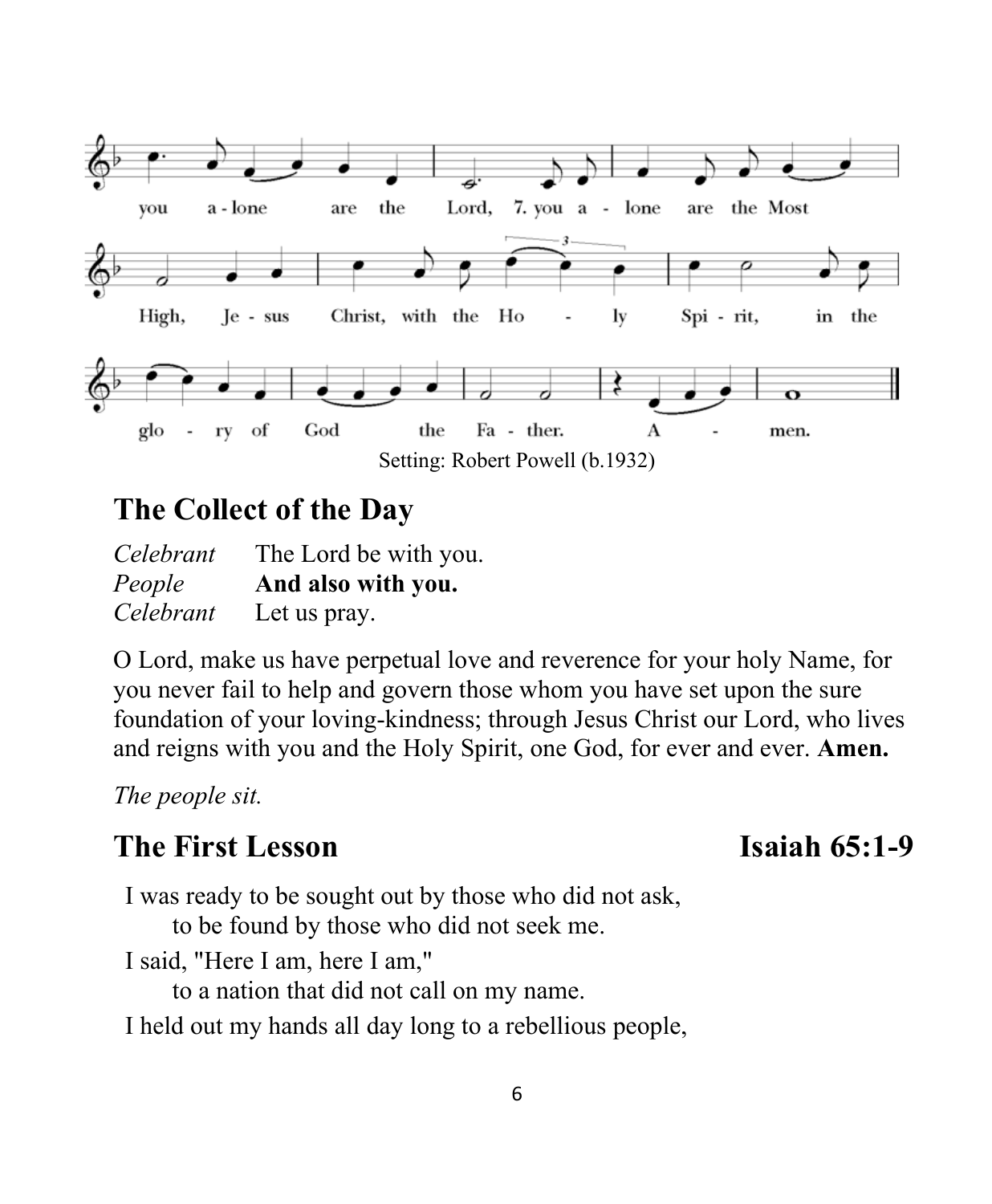who walk in a way that is not good, following their own devices; a people who provoke me to my face continually, sacrificing in gardens and offering incense on bricks; who sit inside tombs, and spend the night in secret places; who eat swine's flesh, with broth of abominable things in their vessels; who say, "Keep to yourself, do not come near me, for I am too holy for you." These are a smoke in my nostrils, a fire that burns all day long. See, it is written before me: I will not keep silent, but I will repay; I will indeed repay into their laps their iniquities and their ancestors' iniquities together, says the LORD; because they offered incense on the mountains and reviled me on the hills, I will measure into their laps full payment for their actions. Thus says the LORD: As the wine is found in the cluster, and they say, "Do not destroy it, for there is a blessing in it," so I will do for my servants' sake, and not destroy them all.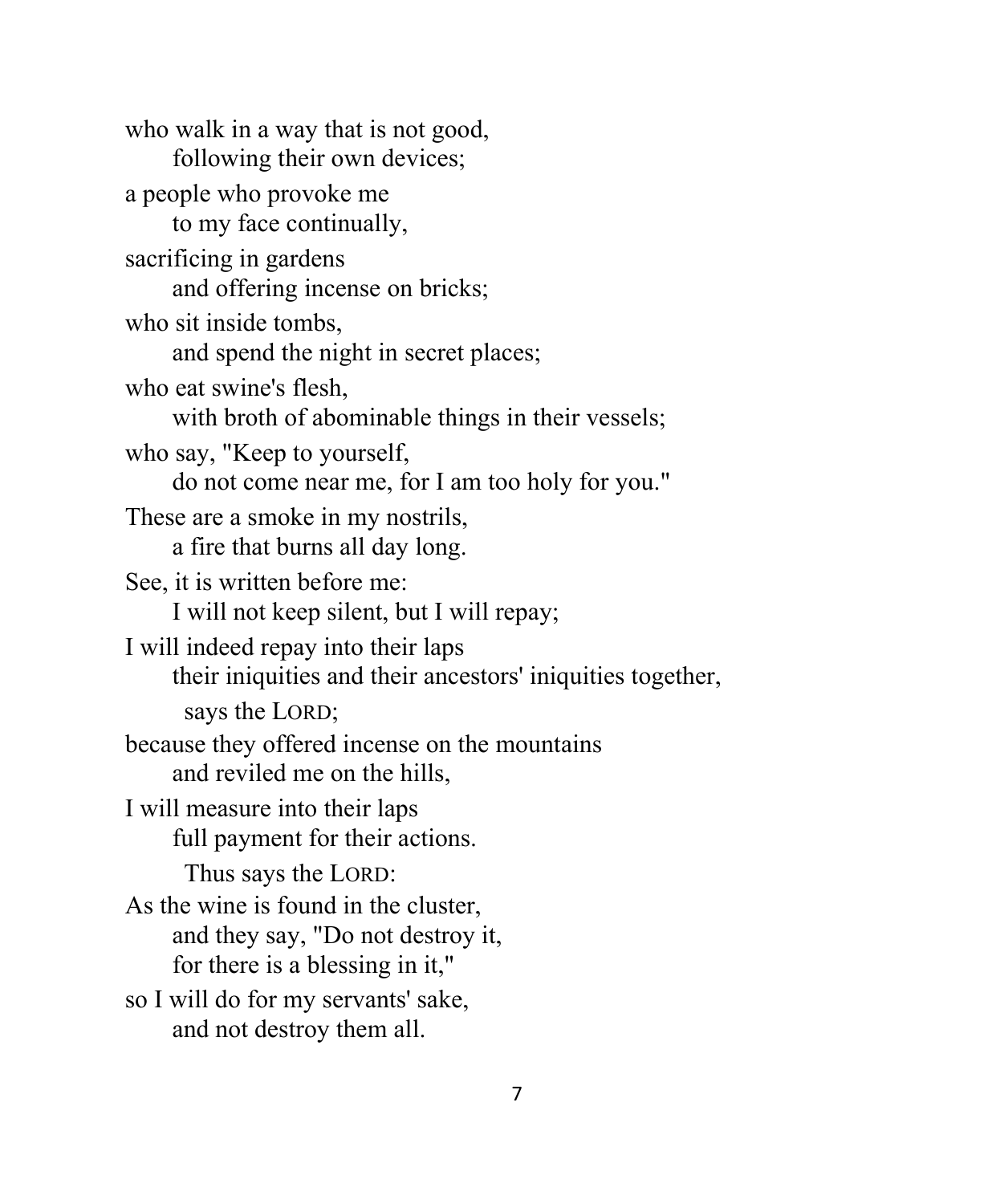I will bring forth descendants from Jacob, and from Judah inheritors of my mountains; my chosen shall inherit it, and my servants shall settle there.

*Lector* The Word of the Lord. *People* **Thanks be to God.**

### **The Response**

**Psalm 22:18-27** *Chanted by the congregation and choir*

*Deus, Deus meus*



- 18 Be not far a-  $\vert$  way, O  $\vert$  Lord; \* you are my strength; ǀ hä- ǀ sten to ǀ help me.
- 19 Save me | from the | sword, \* my life from the  $|$  power  $|$  of the  $|$  dog.
- 20 Save me from the  $\vert$  lion's  $\vert$  mouth, \* my wretched body from the  $|$  hörns  $|$  of wild  $|$  bulls.
- 21 I will declare your | Name to my | brethren; \* in the midst of the congre-  $\vert$  gation  $\vert$  I will  $\vert$  praise you.
- 22 Praise the Lord,  $\vert$  you that  $\vert$  fear him; \*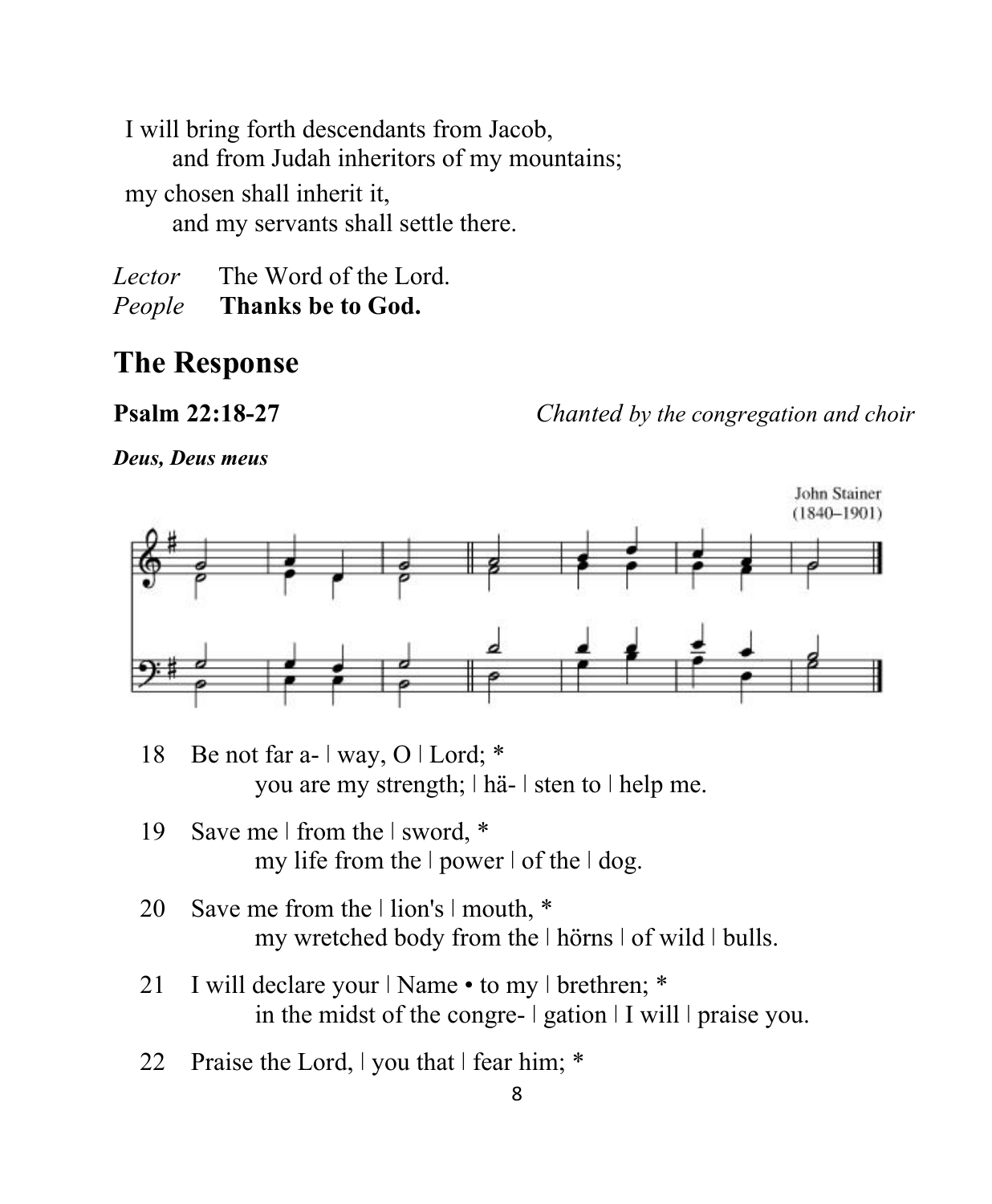stand in awe of him, O offspring of Israel; all you of  $|$  Jacob's  $|$  line, give  $|$  glory.

- 23 For he does not despise nor abhor the poor in their poverty; neither does he hide his  $\vert$  face from  $\vert$  them; \* but when they  $\vert$  cry to  $\vert$  him he  $\vert$  hears them.
- 24 My praise is of him in the  $|$  great a-  $|$  ssembly;  $*$ I will perform my vows in the presence of  $\vert$  those who ǀ worship ǀ him.
- 25 The poor shall eat and be satisfied, and those who seek the  $|$  Lord shall  $|$  praise him: \* "May your | hëart | live for | ever!"
- 26 All the ends of the earth shall remember and turn  $\vert$  to the  $\vert$  Lord, \* and all the families of the  $|$  nations  $|$  bow be-  $|$  fore him.
- 27 For kingship belongs  $\vert$  to the  $\vert$  Lord: \* he rules  $\vert \ddot{o} \vert$  ver the  $\vert$  nations.

## **The Second Lesson** Galatians 3:23-29

Now before faith came, we were imprisoned and guarded under the law until faith would be revealed. Therefore the law was our disciplinarian until Christ came, so that we might be justified by faith. But now that faith has come, we are no longer subject to a disciplinarian, for in Christ Jesus you are all children of God through faith. As many of you as were baptized into Christ have clothed yourselves with Christ. There is no longer Jew or Greek, there is no longer slave or free, there is no longer male and female; for all of you are one in Christ Jesus. And if you belong to Christ, then you are Abraham's offspring, heirs according to the promise.

*Lector* The Word of the Lord. *People* **Thanks be to God.**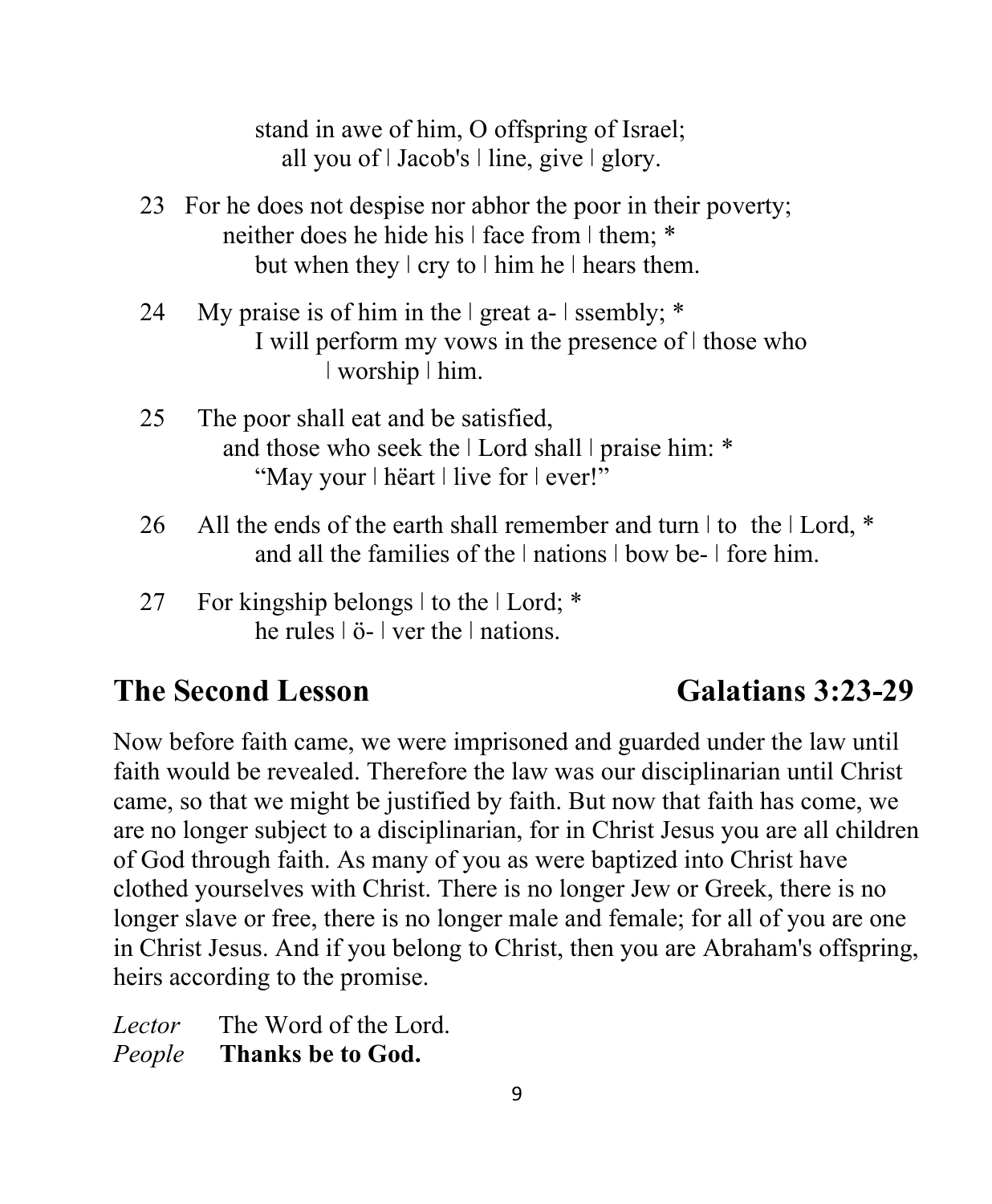### **The Sequence**



by saints below and saints above, the Church in earth and heaven.

**The Gospel Luke 8:26-39**

#### *Celebrant* The Holy Gospel of our Lord Jesus Christ according to Luke. *People* **Glory to you, Lord Christ.**

Jesus and his disciples arrived at the country of the Gerasenes, which is opposite Galilee. As he stepped out on land, a man of the city who had demons met him. For a long time he had worn no clothes, and he did not live in a house but in the tombs. When he saw Jesus, he fell down before him and shouted at the top of his voice, "What have you to do with me,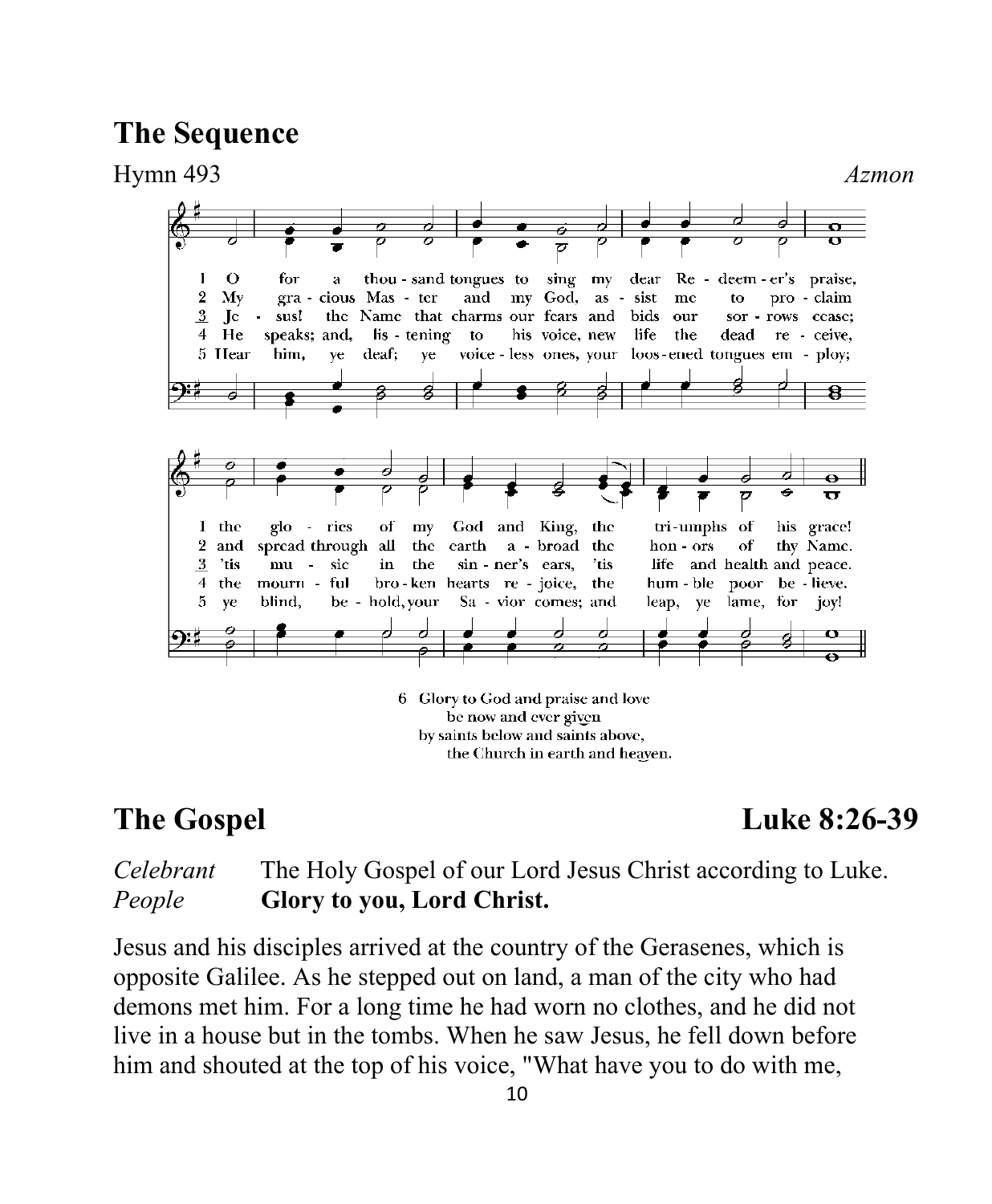Jesus, Son of the Most High God? I beg you, do not torment me" -- for Jesus had commanded the unclean spirit to come out of the man. (For many times it had seized him; he was kept under guard and bound with chains and shackles, but he would break the bonds and be driven by the demon into the wilds.) Jesus then asked him, "What is your name?" He said, "Legion"; for many demons had entered him. They begged him not to order them to go back into the abyss.

Now there on the hillside a large herd of swine was feeding; and the demons begged Jesus to let them enter these. So he gave them permission. Then the demons came out of the man and entered the swine, and the herd rushed down the steep bank into the lake and was drowned.

When the swineherds saw what had happened, they ran off and told it in the city and in the country. Then people came out to see what had happened, and when they came to Jesus, they found the man from whom the demons had gone sitting at the feet of Jesus, clothed and in his right mind. And they were afraid. Those who had seen it told them how the one who had been possessed by demons had been healed. Then all the people of the surrounding country of the Gerasenes asked Jesus to leave them; for they were seized with great fear. So he got into the boat and returned. The man from whom the demons had gone begged that he might be with him; but Jesus sent him away, saying, "Return to your home, and declare how much God has done for you." So he went away, proclaiming throughout the city how much Jesus had done for him.

*Celebrant* The Gospel of the Lord. *People* **Praise to you, Lord Christ.**

**The Homily The Rev. Canon Liz Hendrick**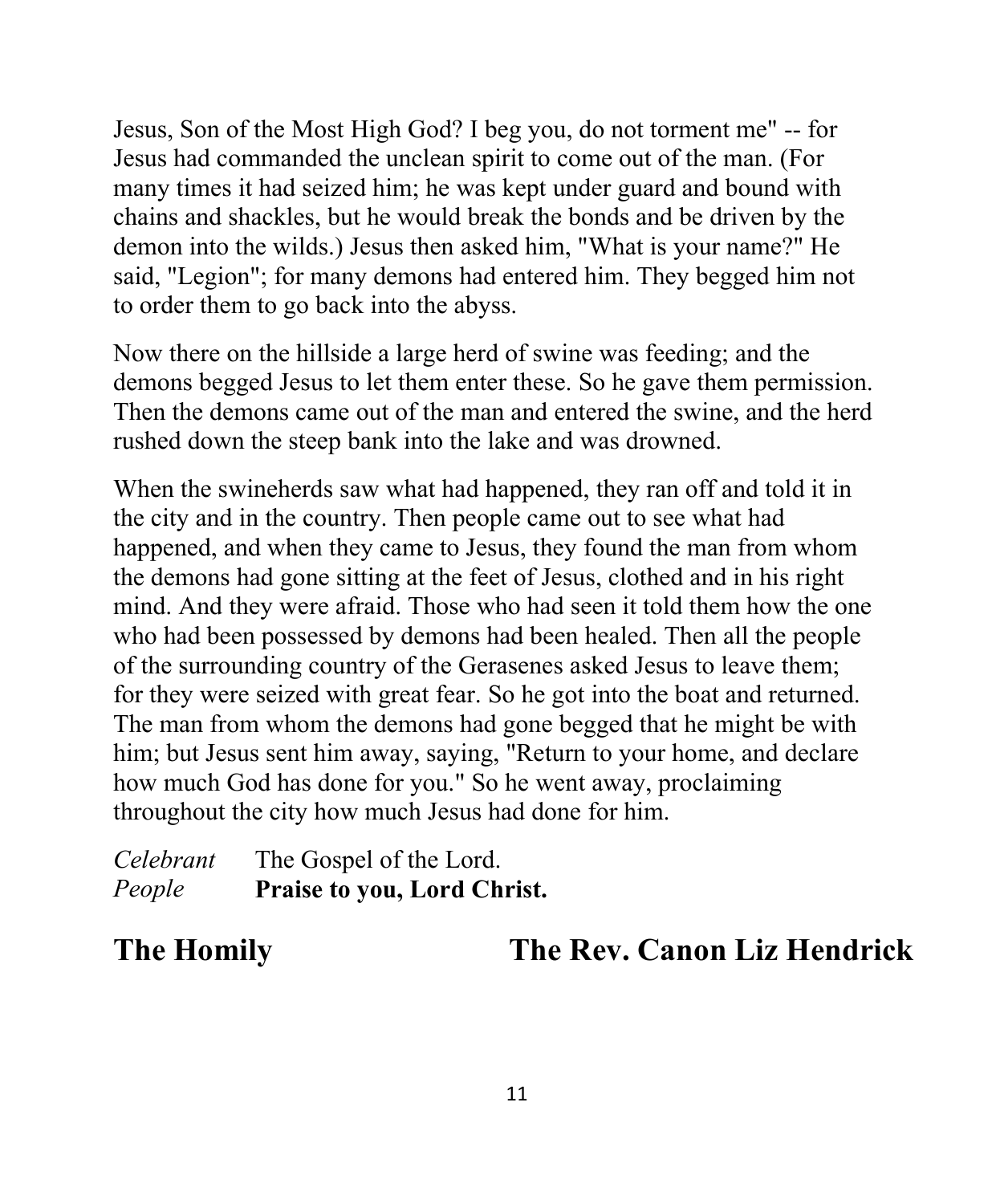# **The Nicene Creed**

*Celebrant and People*

**We believe in one God, the Father, the Almighty, maker of heaven and earth, of all that is, seen and unseen.** 

**We believe in one Lord, Jesus Christ, the only Son of God, eternally begotten of the Father, God from God, Light from Light, true God from true God, begotten, not made, of one Being with the Father. Through him all things were made. For us and for our salvation he came down from heaven: by the power of the Holy Spirit he became incarnate from the Virgin Mary, and was made man. For our sake he was crucified under Pontius Pilate; he suffered death and was buried. On the third day he rose again in accordance with the Scriptures; he ascended into heaven and is seated at the right hand of the Father. He will come again in glory to judge the living and the dead, and his kingdom will have no end.** 

**We believe in the Holy Spirit, the Lord, the giver of life, who proceeds from the Father and the Son. With the Father and the Son he is worshiped and glorified. He has spoken through the Prophets. We believe in one holy catholic and apostolic Church. We acknowledge one baptism for the forgiveness of sins.** †**We look for the resurrection of the dead, and the life of the world to come. Amen.**

# The Prayers of the People Form VI, BCP

*The Leader and People pray responsively*

In peace, we pray to you, Lord God.

*Silence*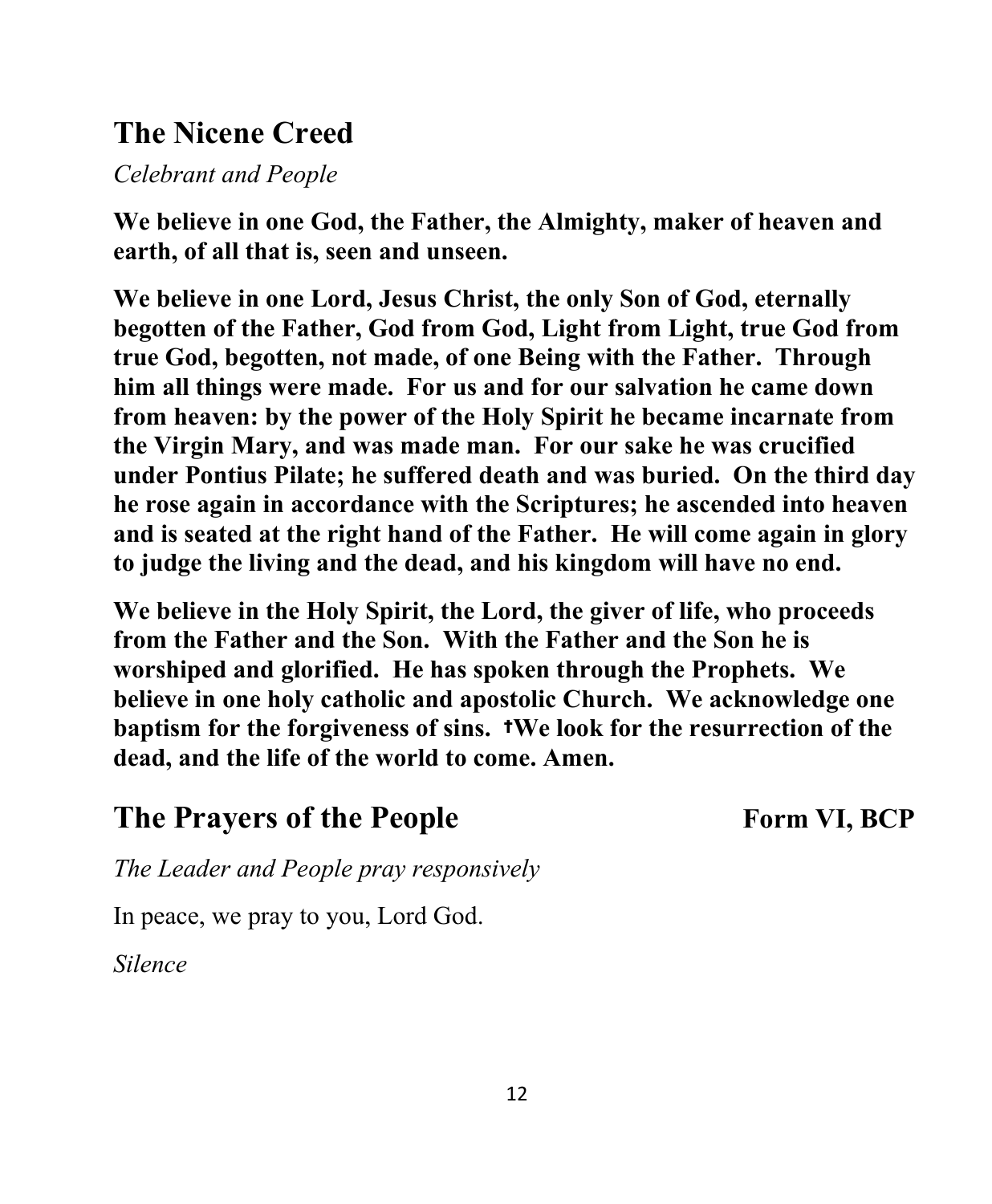### For all people in their daily life and work; **For our families, friends, and neighbors, and for those who are alone.**

### For this community, the nation, and the world; **For all who work for justice, freedom, and peace.**

Eternal God, in whose perfect kingdom no sword is drawn but the sword of righteousness, no strength known but the strength of love: So mightily spread abroad your Spirit, that all peoples may be gathered under the banner of the Prince of Peace, as children of one Father; to whom be dominion and glory, now and forever.

For the just and proper use of your creation; **For the victims of hunger, fear, injustice, and oppression.**

For all who are in danger, sorrow, or any kind of trouble; **For those who minister to the sick, the friendless, and the needy.**

For the peace and unity of the Church of God; **For all who proclaim the Gospel, and all who seek the Truth.**

For Michael our Presiding Bishop, and Rob our Bishop; and for all bishops and other ministers;

### **For all who serve God in his Church.**

For the special needs and concerns of this congregation.

*Silence*

*The People may add their own petitions*

We pray for the Episcopal Church of the Ascension.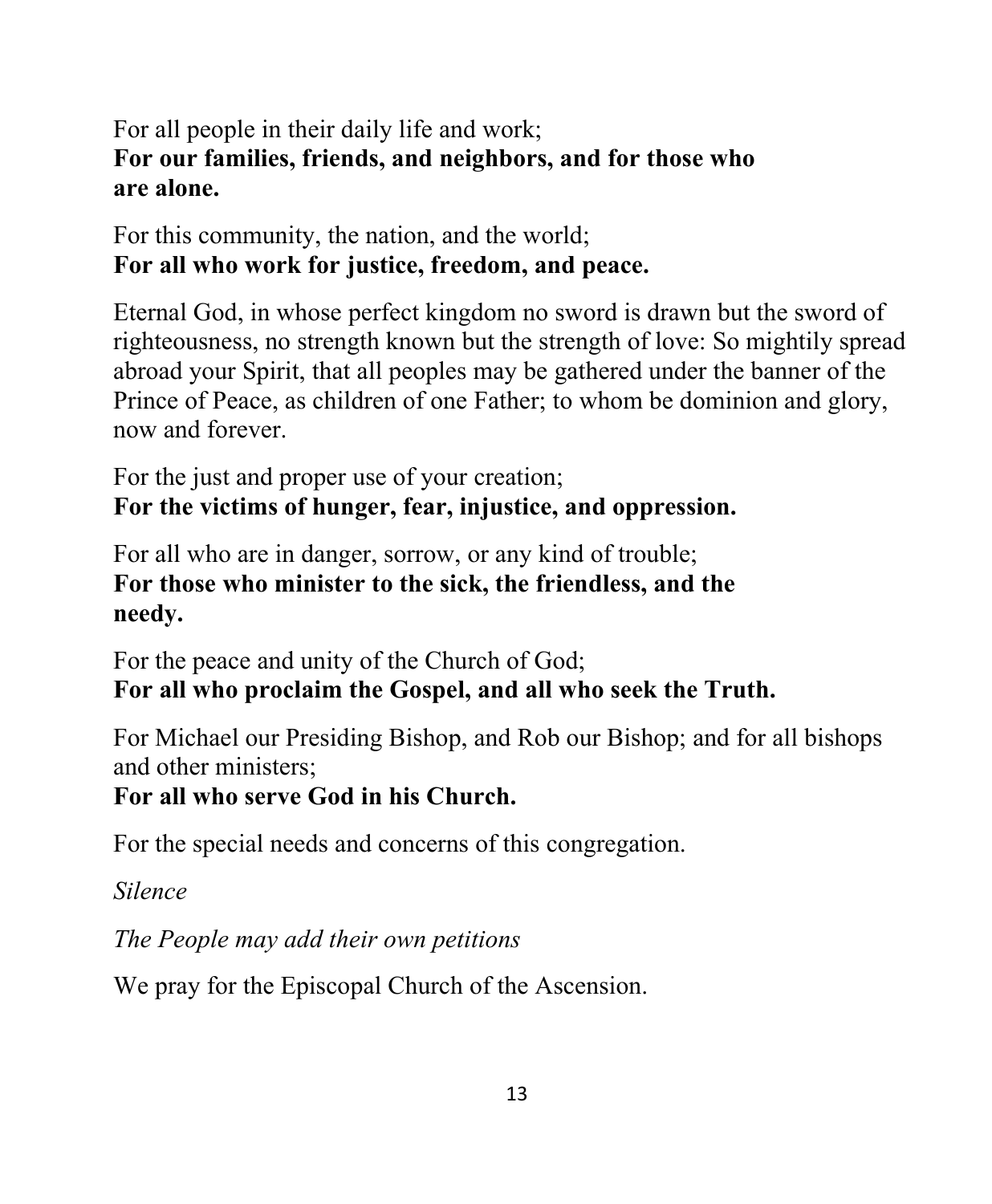Look graciously on your Church, and so guide the minds of those who shall choose a rector for this parish, that we may receive a faithful pastor, who will care for your people and equip us for our ministries.

We pray for all veterans and their families and for those who are currently serving our country in the Armed Forces, especially Stovall Knight, Chandler Celluzi, Taylor Tekesky, Kyle Hubert, and Steven Velencia.

We pray for those among us in need of healing, comfort, support, and compassion.

We pray for those who have asked for our prayers by name, especially Nancy Mines, Elizabeth Womack, Bobby Joe Womack, Lamar Tilley, Natalie Barrington, Jackie French, Terri McCarthy, Randolph James, Dan Bennett, The Rev. Louis Tonsmeire, Sam Hood, Drew Tonsmeire, Lynette Pasek, Janet Whitner, Sandy Thornton, and John Schock.

We pray for those who have long-term health problems or are homebound, especially Bonita Harrelson, Sandy Rutters, Glendy Biggs, Hope Cunningham, Sarah McLeod, Houston Suggs, Kimberly Gottardi, John Youd, Steve Novak, George Chesnut, Sally Bonton, Patsy Bennett, and Leigh Selby Savage.

### *Silence*

#### Hear us Lord; **For your mercy is great.**

We thank you, Lord, for all the blessings of this life. We celebrate with those who have a birthday this week, especially Carl Worley, Sandi Behrens, and Jacob Tindall.

We celebrate with those who have a wedding anniversary this week, especially Paul & Rebecca Wilson, Chris & Marcia Paul, and Bill & Kelley Dial.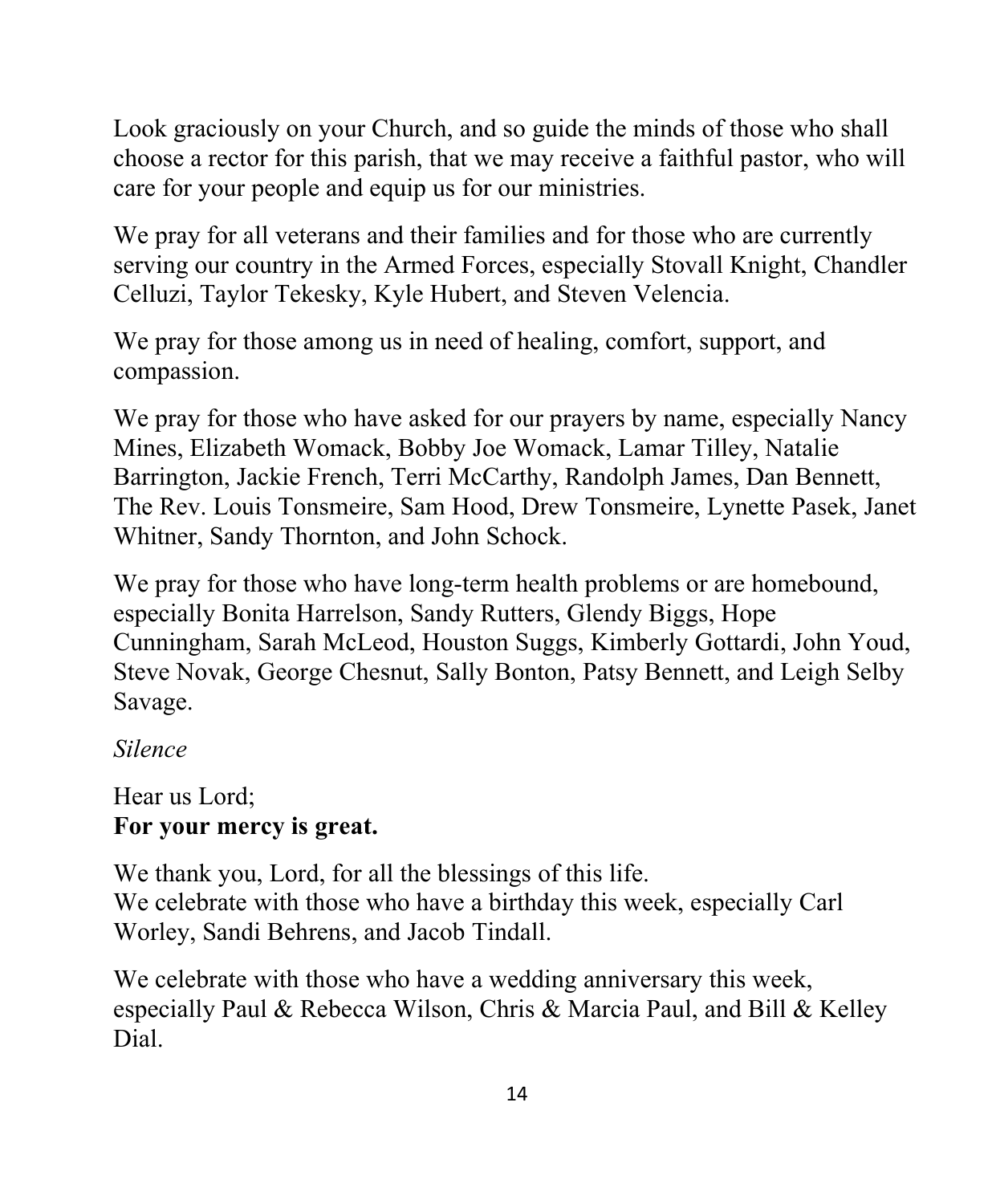*Silence*

We will exalt you, O God our King; **And praise your Name for ever and ever.**

We pray for all who have died, especially Gail Cantrell, that they may have a place in your eternal kingdom.

*Silence*

Lord, let your loving-kindness be upon them; **Who put their trust in you.**

We pray to you also for the forgiveness of our sins.

*Silence may be kept.*

*Leader and People*

**Have mercy upon us, most merciful Father; in your compassion forgive us our sins, known and unknown, things done and left undone; and so uphold us by your Spirit that we may live and serve you in newness of life, to the honor and glory of your Name; through Jesus Christ our Lord. Amen.**

*The Celebrant concludes with an absolution.*

# **The Peace**

*Celebrant* The peace of the Lord be always with you. *People* **And also with you.**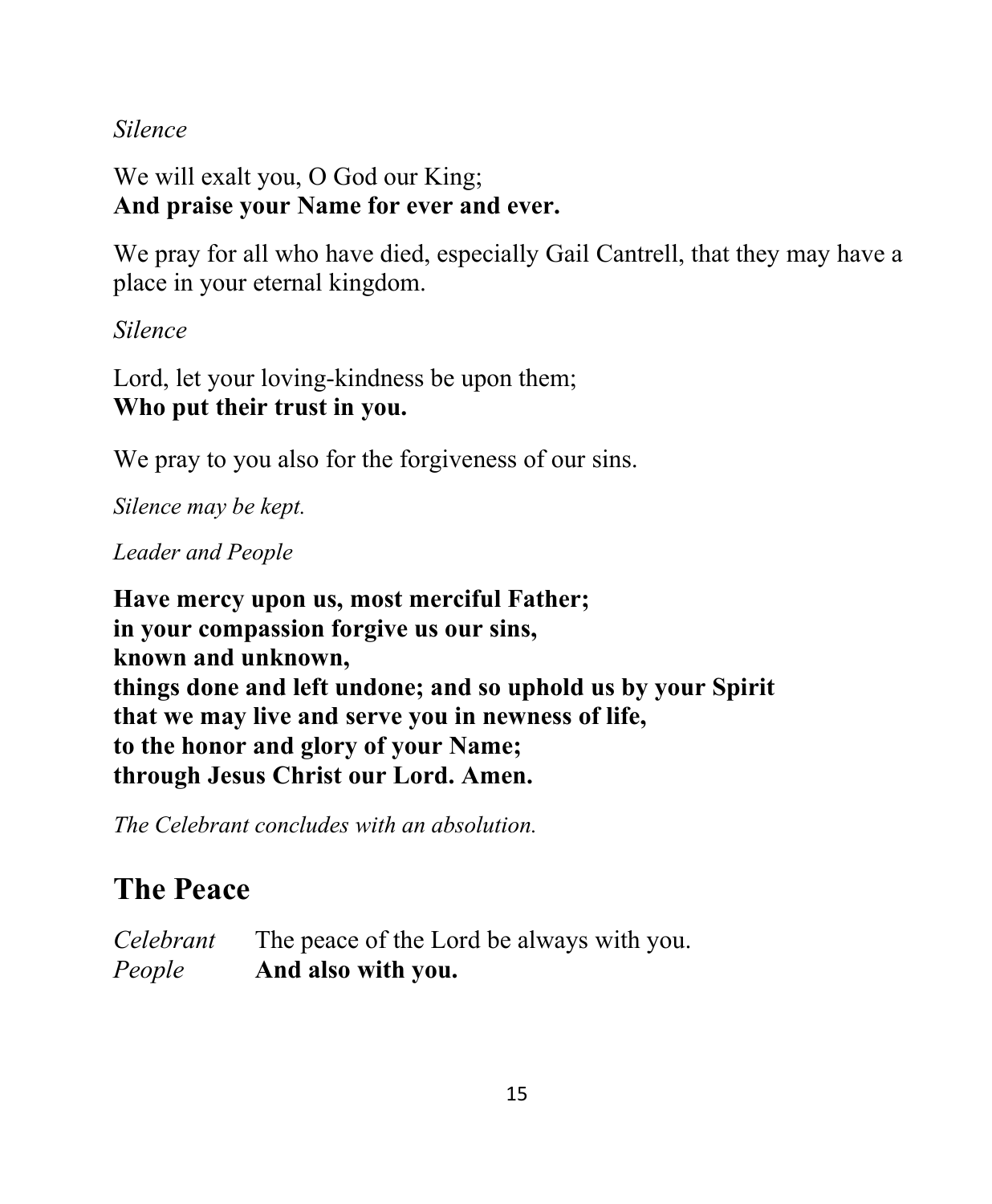# **Parish Notices**

# **The Offertory Anthem**

# **The Presentation**

Hymn 686 *Nettleton*

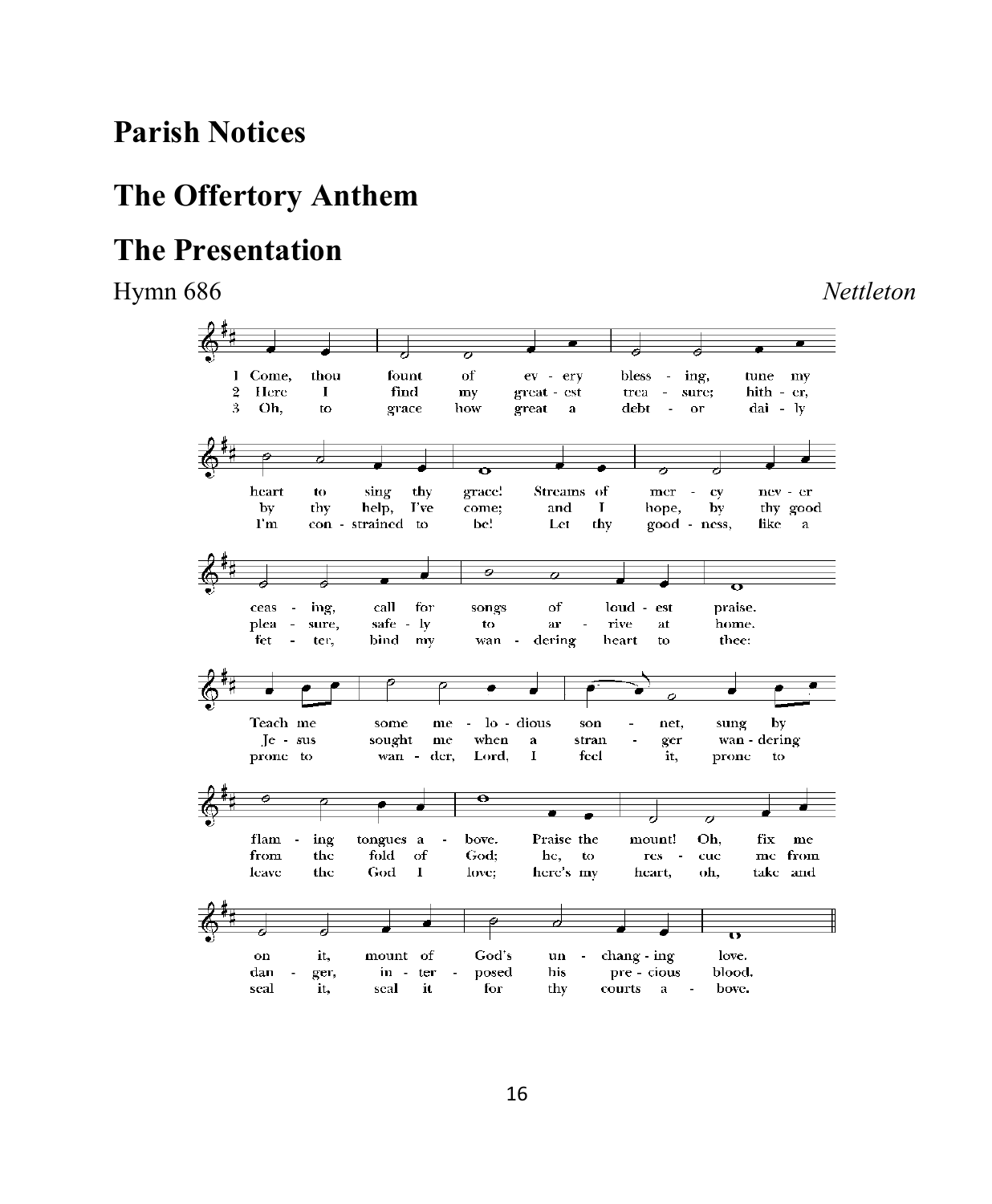# **The Holy Communion**

# **The Great Thanksgiving**

|           | <i>Celebrant</i> The Lord be with you.     |
|-----------|--------------------------------------------|
| People    | And also with you.                         |
| Celebrant | Lift up your hearts.                       |
| People    | We lift them to the Lord.                  |
| Celebrant | Let us give thanks to the Lord our God.    |
| People    | It is right to give him thanks and praise. |

### *The Celebrant proceeds*

It is right, and a good and joyful thing, always and everywhere to give thanks to you, Father Almighty, Creator of heaven and earth.

*Here a Proper Preface is sung or said on all Sundays, and on other occasions as appointed.*

Through Jesus Christ our Lord; who on the first day of the week overcame death and the grave, and by his glorious resurrection open to us the way of everlasting life.

Therefore, we praise you, joining our voices with Angels and Archangels and with all the company of heaven, who for ever sing this hymn to proclaim the glory of your Name:

*Celebrant and People* **WLP 858**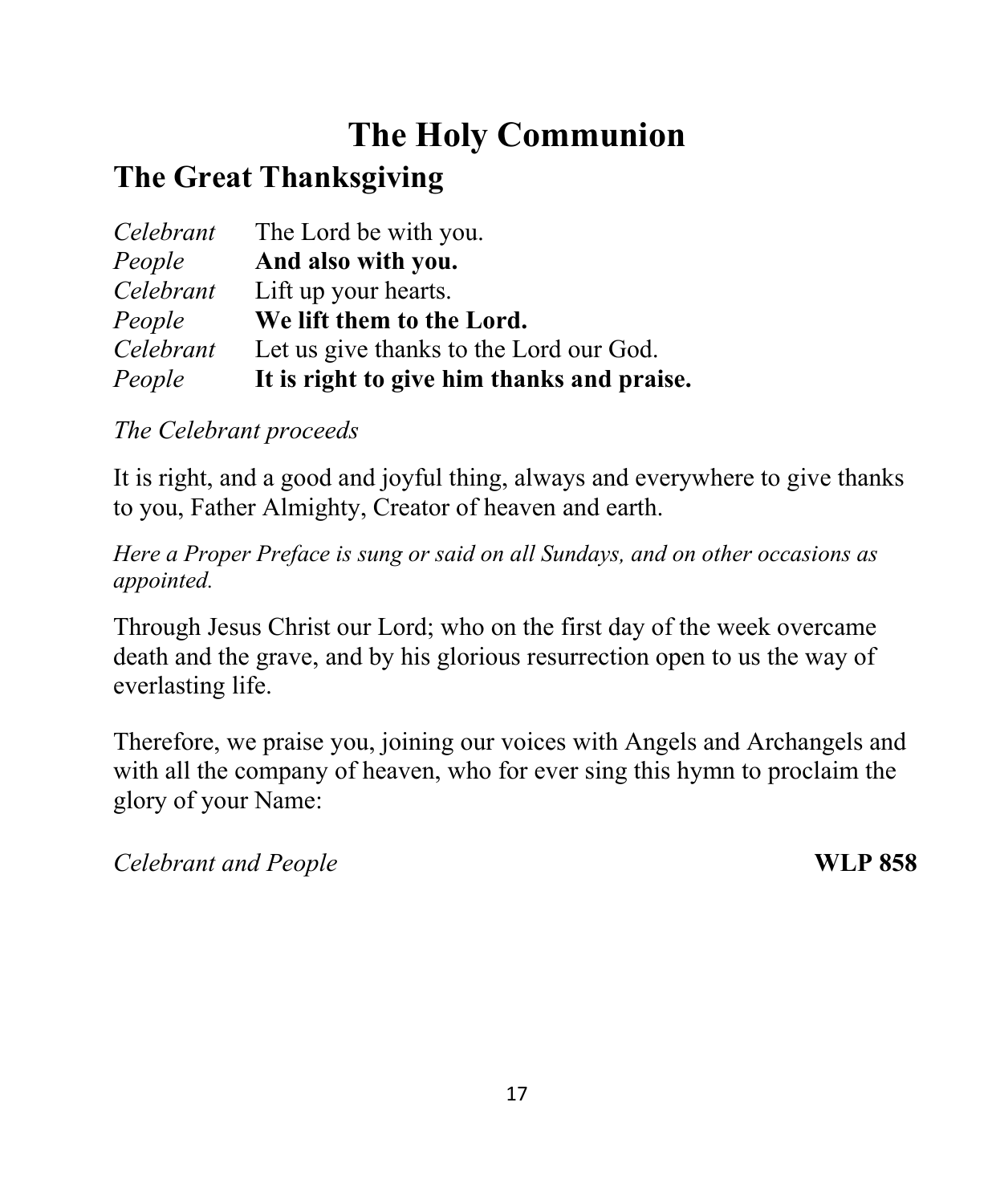

Setting: American Folk Melody; arr. Marcia Pruner; harm. Annabel Morris Buchanan (1889-1983) © Church Pension Fund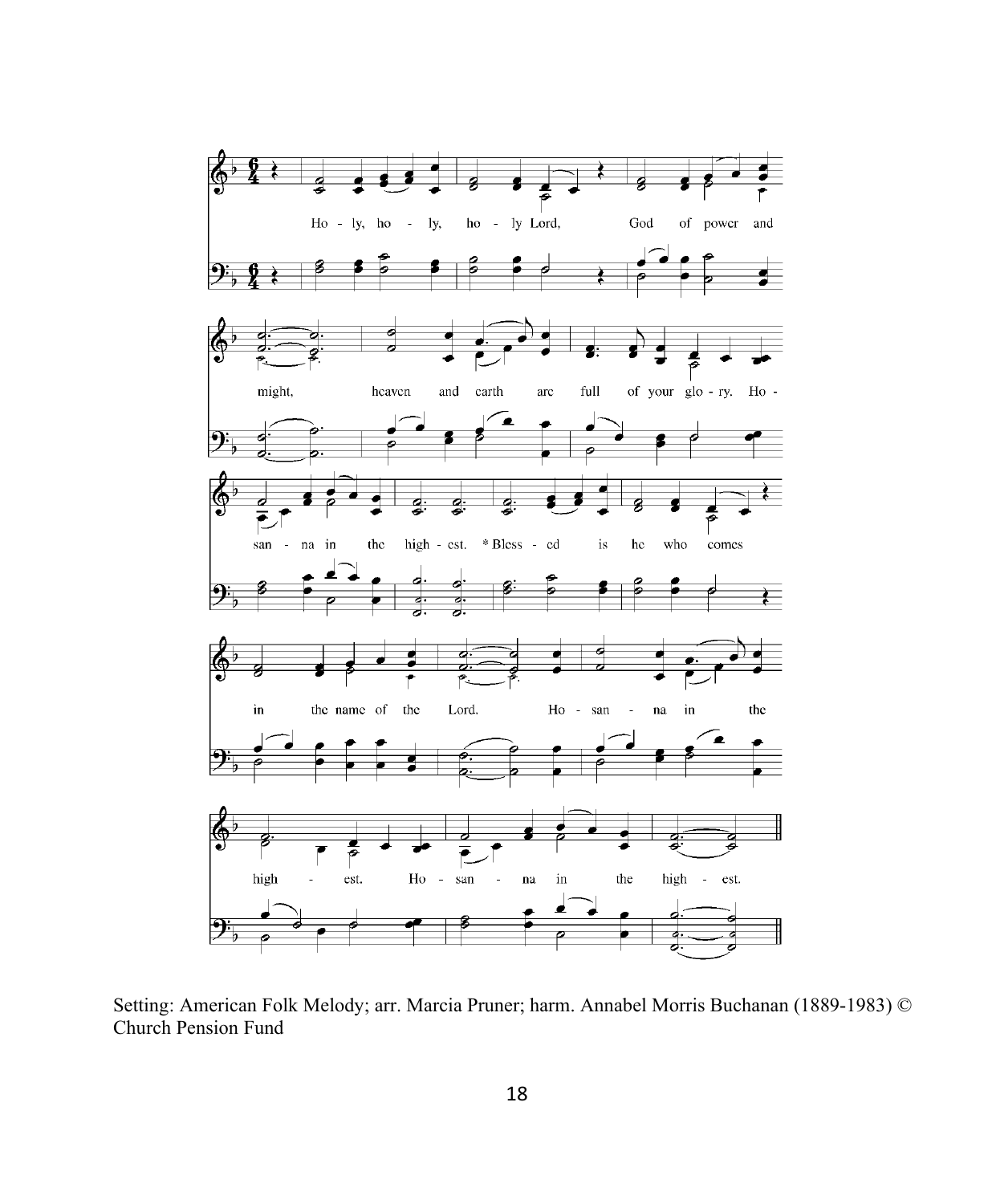#### *The Celebrant continues*

Holy and gracious Father: In your infinite love you made us for yourself; and, when we had fallen into sin and become subject to evil and death, you, in your mercy, sent Jesus Christ, your only and eternal Son, to share our human nature, to live and die as one of us, to reconcile us to you, the God and Father of all.

He stretched out his arms upon the cross, and offered himself, in obedience to your will, a perfect sacrifice for the whole world.

On the night he was handed over to suffering and death, our Lord Jesus Christ took bread; and when he had given thanks to you, he broke it, and gave it to his disciples, and said, "Take, eat: This is my Body, which is given for you. Do this for the remembrance of me."

After supper he took the cup of wine; and when he had given thanks, he gave it to them, and said, "Drink this, all of you: This is my Blood of the new Covenant, which is shed for you and for many for the forgiveness of sins. Whenever you drink it, do this for the remembrance of me."

Therefore we proclaim the mystery of faith:

*Celebrant and People*

#### **Christ has died. Christ is risen. Christ will come again.**

### *The Celebrant continues*

We celebrate the memorial of our redemption, O Father, in this sacrifice of praise and thanksgiving. Recalling his death, resurrection, and ascension, we offer you these gifts.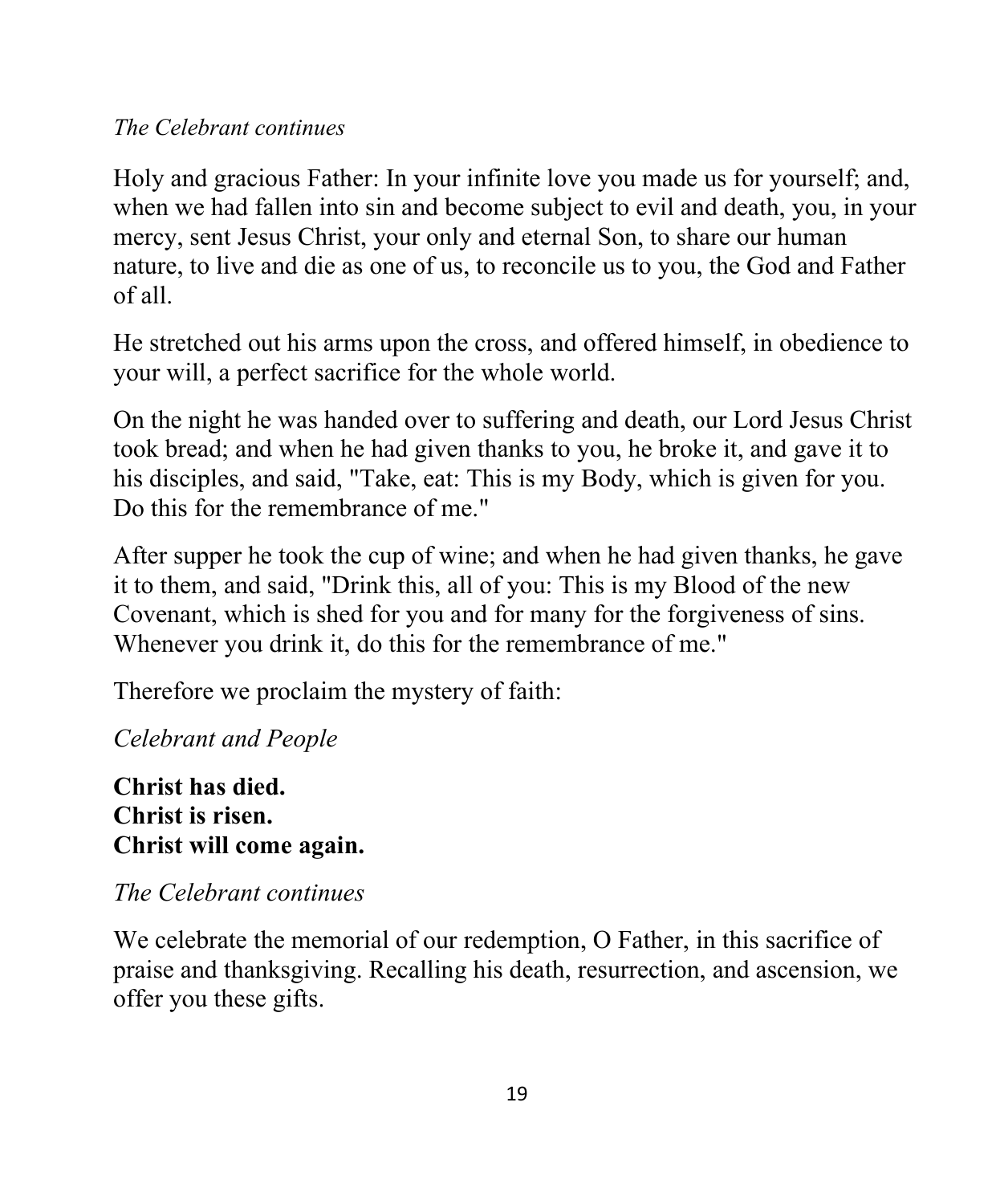Sanctify them by your Holy Spirit to be for your people the Body and Blood of your Son, the holy food and drink of new and unending life in him. †Sanctify us also that we may faithfully receive this holy Sacrament, and serve you in unity, constancy, and peace; and at the last day bring us with all your saints into the joy of your eternal kingdom.

All this we ask through your Son Jesus Christ. By him, and with him, and in him, in the unity of the Holy Spirit all honor and glory is yours, Almighty Father, now and for ever. **AMEN***.*



*Celebrant* As our Savior Christ has taught us, we now pray,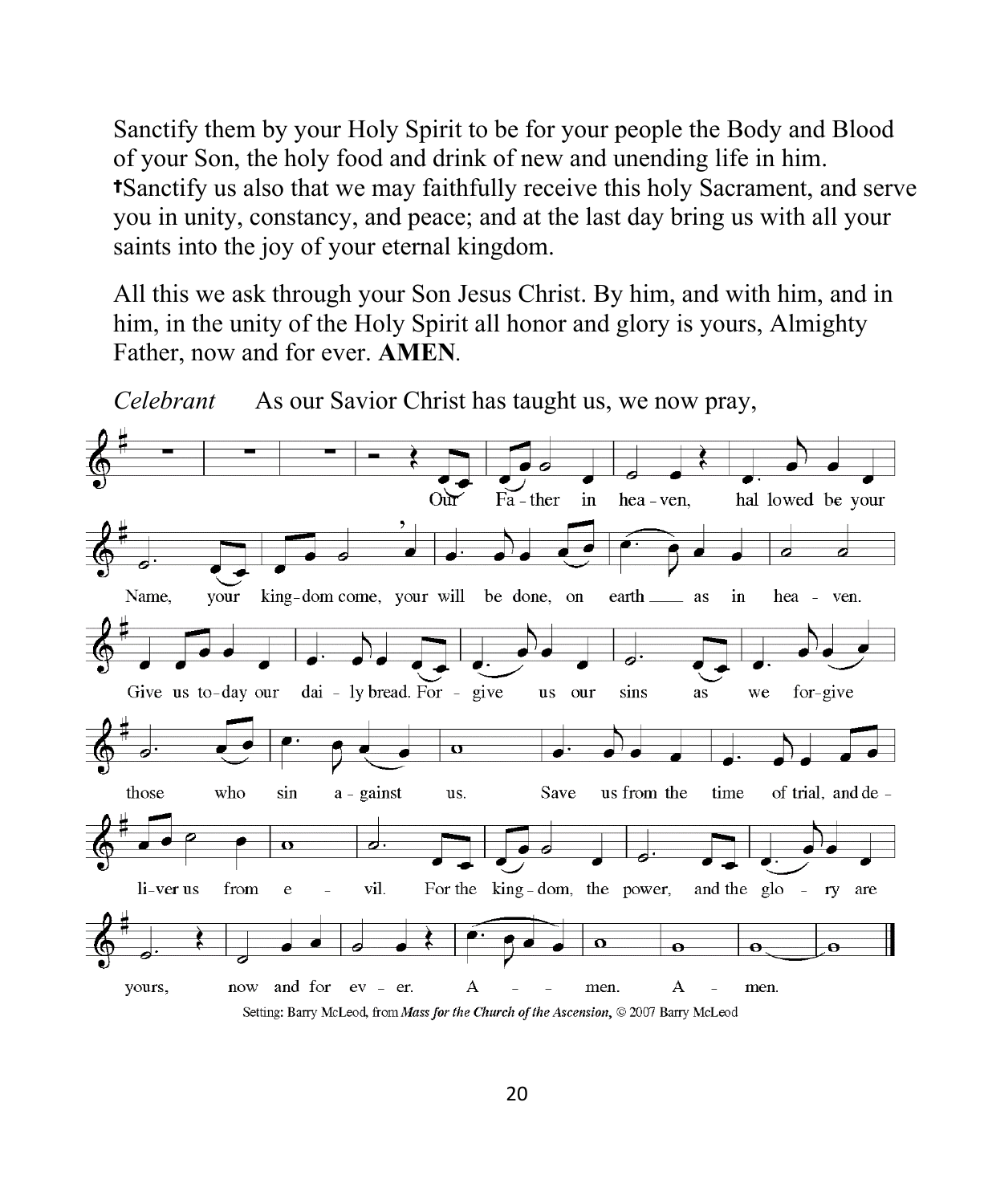# **The Breaking of the Bread**

*The Celebrant breaks the consecrated Bread. A period of silence is kept.*

*Celebrant* Alleluia. Christ our Passover is sacrificed for us; *People* **Therefore let us keep the feast. Alleluia.**

## Fraction Anthem WLP 876



Setting: Jack Warren Burnam (b. 1946)

*Celebrant* The Gifts of God for the People of God.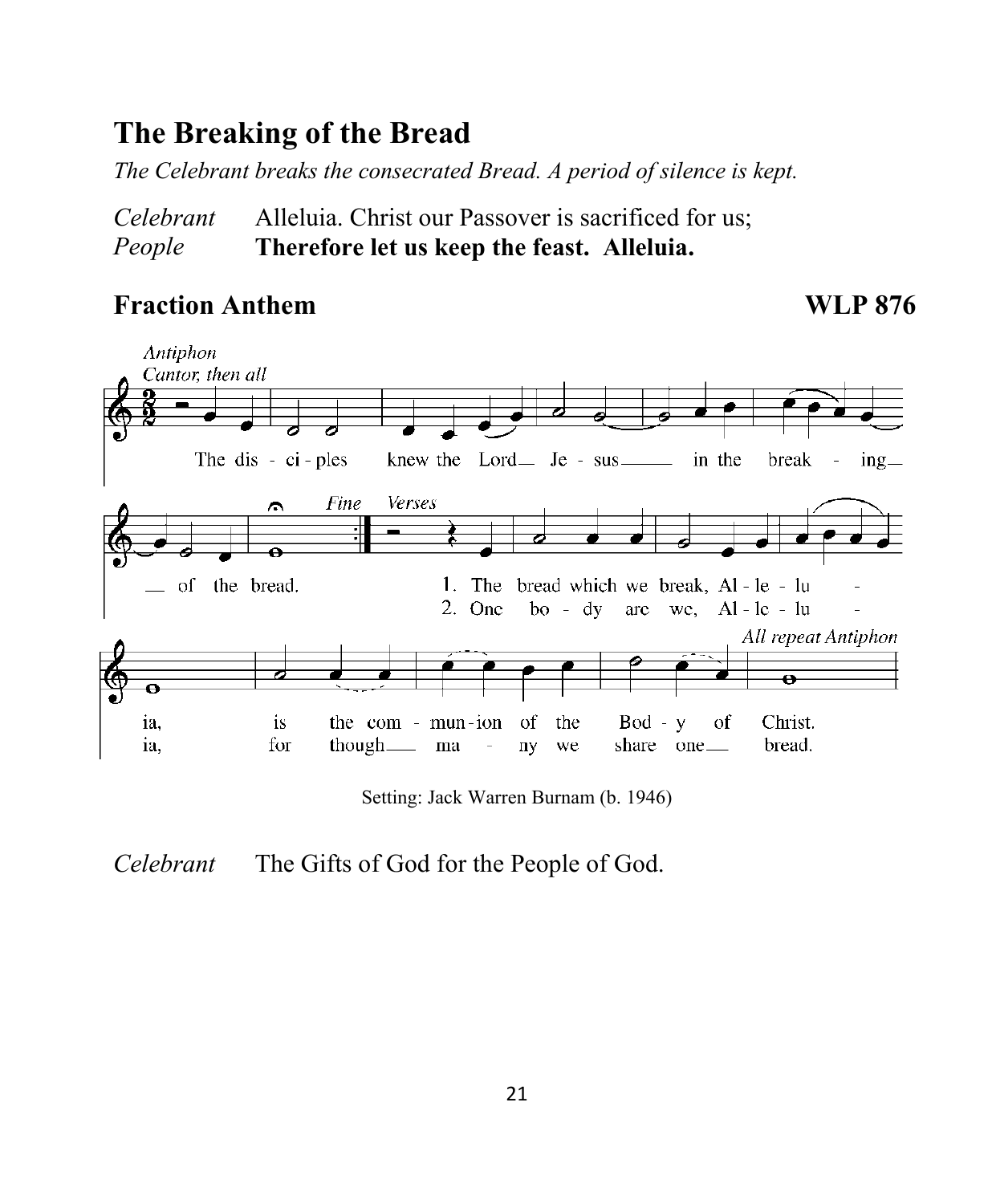# **Hymns during Communion**

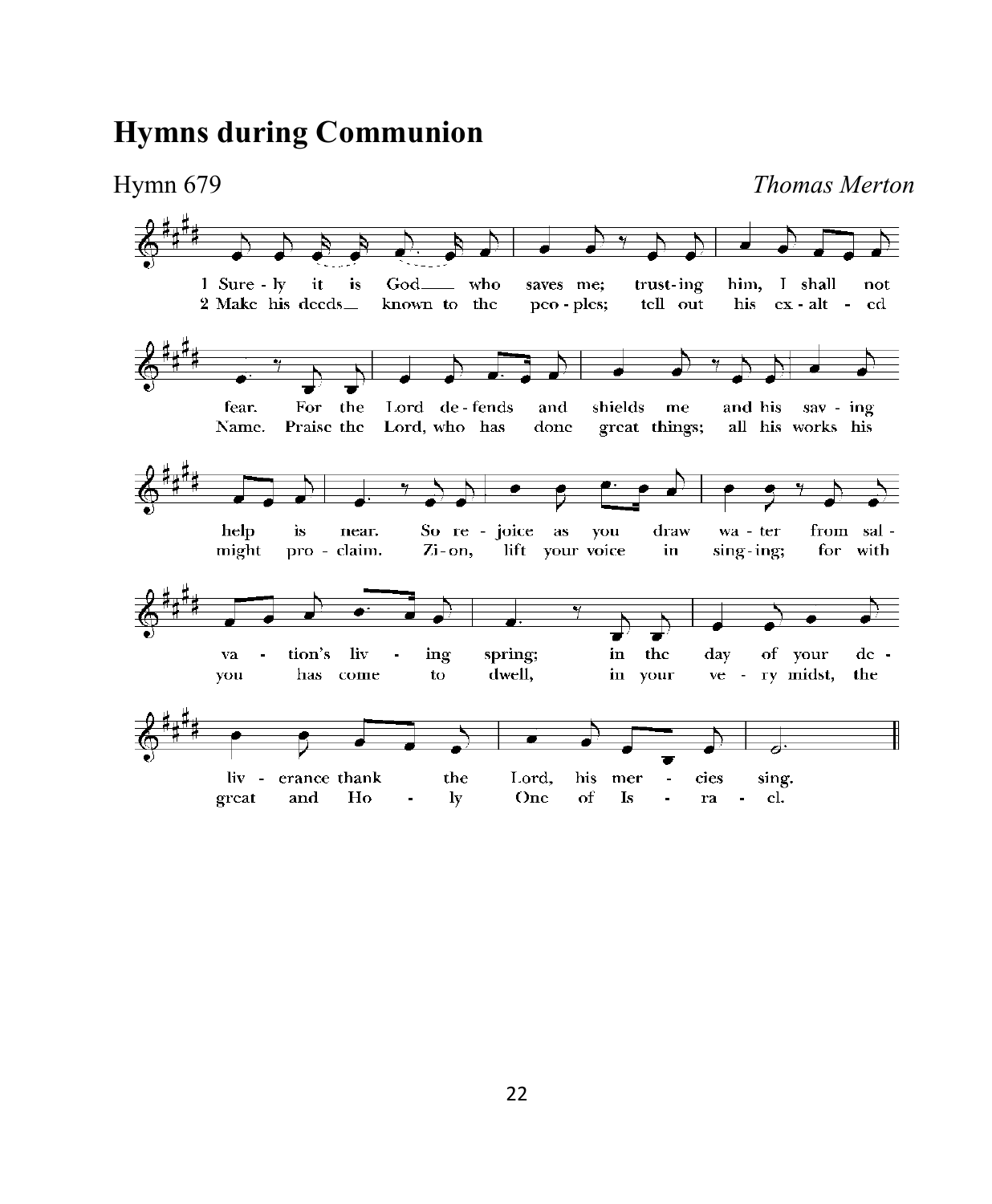Hymn 652 *Rest*



*If you are worshiping with us virtually, please pray the Prayer for Spiritual Communion.*

In union, blessed Jesus, with the faithful gathered at every altar of your Church where your blessed Body and Blood are offered this day, and remembering particularly my own parish and those worshiping at home, I long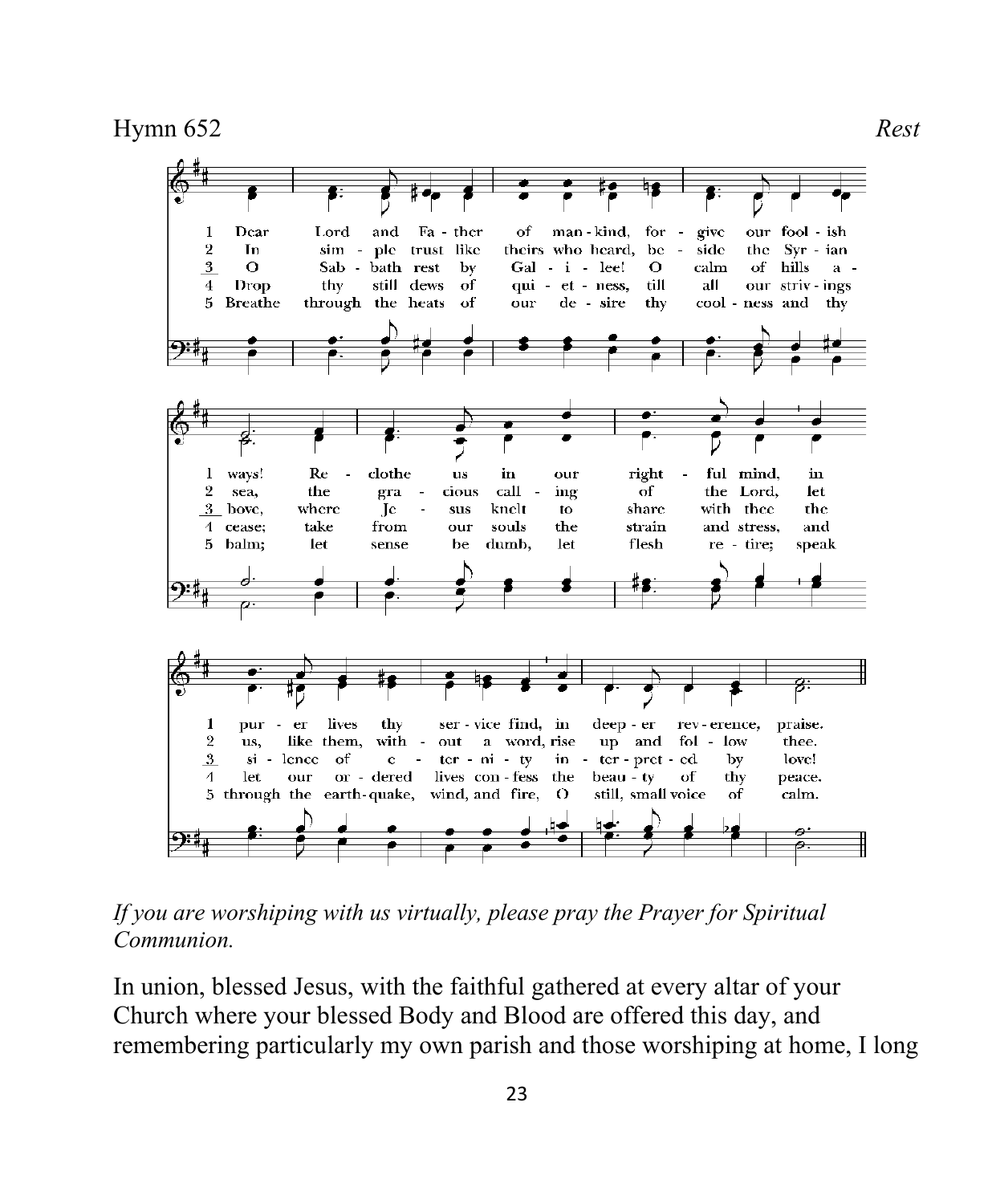to offer you praise and thanksgiving, for creation and all the blessings of this life, for the redemption won for us by your life, death, and resurrection, for the means of grace and the hope of glory. And particularly for the blessings given me... I believe that you are truly present in the Holy Sacrament, and since I cannot at this time receive communion, I pray you to come into my heart. †I unite myself with you and embrace you with all my heart, my soul, and my mind. Let nothing separate me from you; let me serve you in this life until, by your grace, I come to your glorious kingdom and unending peace. Amen.

*After Communion, the Celebrant says*

Let us pray.

*The people stand.*

*Celebrant and People*

**Eternal God, heavenly Father, you have graciously accepted us as living members of your Son our Savior Jesus Christ, and you have fed us with spiritual food in the Sacrament of his Body and Blood. Send us now into the world in peace, and grant us strength and courage to love and serve you with gladness and singleness of heart; through Christ our Lord. Amen.**

## **The Blessing**

## **The Hymn in Procession**

Hymn 411 *St. Thomas (Williams)*

## **The Dismissal**

# **The Closing Voluntary**

*Toccata on Hanover* **Michael Burkhardt** Michael Burkhardt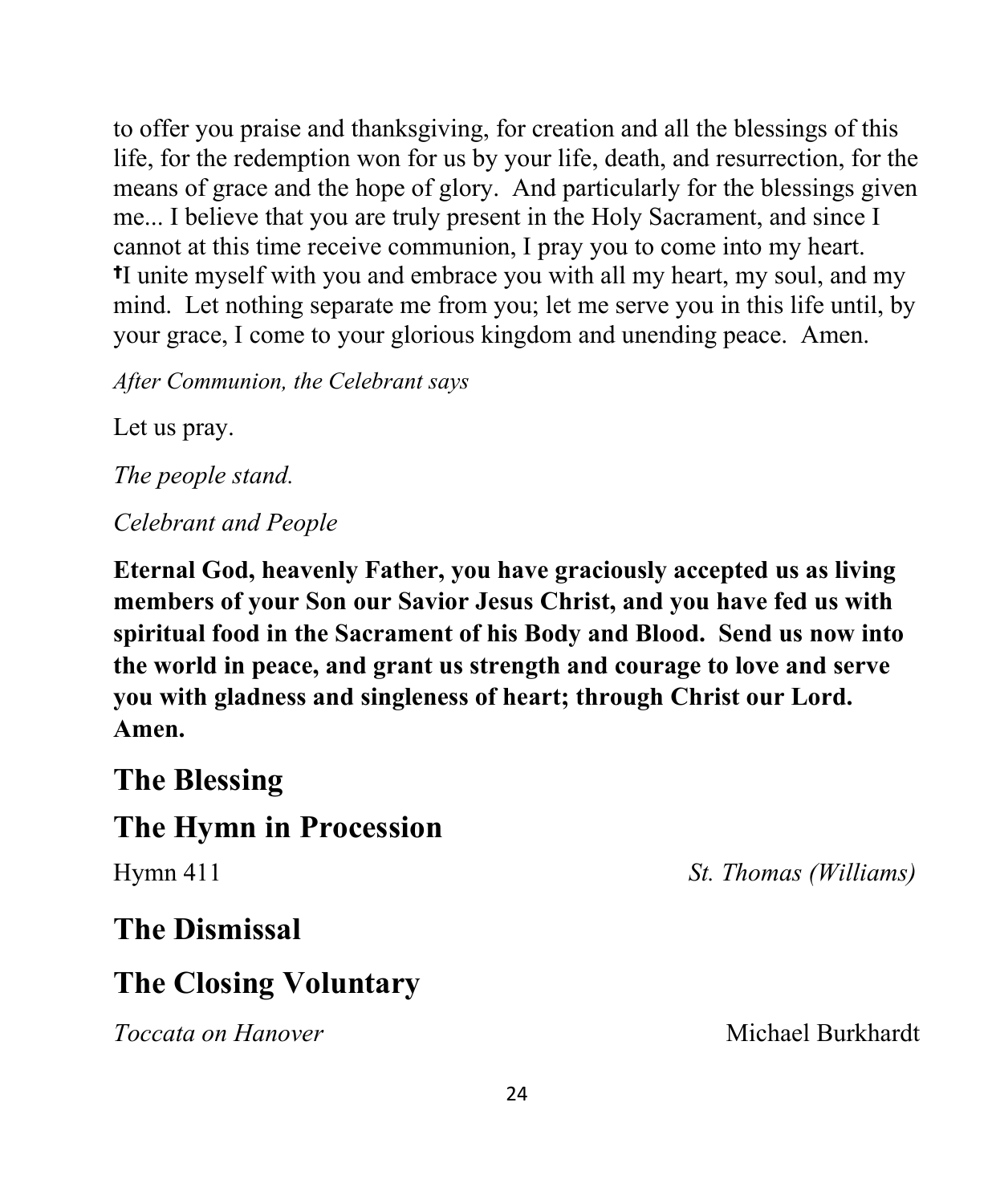The order of service from the Book of Common Prayer, 1979 according to the use of the Episcopal Church.

The Flowers at the Altar are given to the Glory of God by Bill Behrens in Thanksgiving and Celebration of Sandi Behrens' birthday.